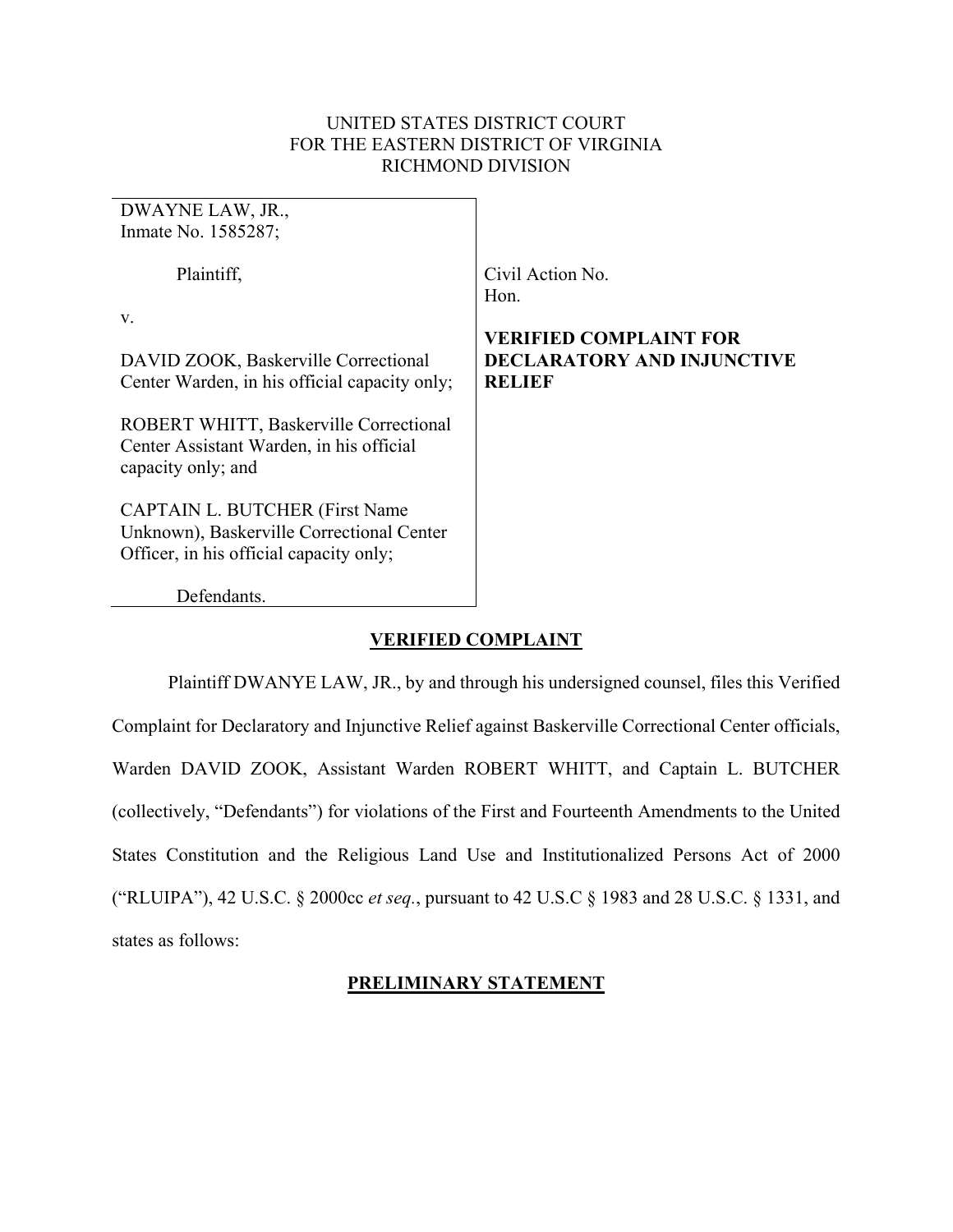1. For decades and mostly without the need for judicial intervention, prisons and jails across the country have provided Muslims in their custody with meals before dawn and at sunset so that they may observe Ramadan<sup>[1](#page-1-0)</sup> by fasting from dawn to sunset in a healthy manner.

2. Just as in the free world, Muslims in prisons and jails are provided a morning meal *suhoor*—before dawn to prepare for each day's fast and an evening meal—*iftar*—at sunset to break each day's fast. Prisons and jails take a variety of approaches to accommodating fasting Muslims, including, but not limited to, providing Muslims with nonperishable, well-balanced bagged meals they can eat in their cells when it is permissible to eat during Ramadan.

3. Despite this simple and long-standing accommodation offered by prisons and jails to individuals in their custody during Ramadan, officials at Green Rock Correctional Center ("Green Rock"), where Mr. Law (hereinafter "Mr. Law" or Plaintiff") began Ramadan, prevented him from receiving meals before dawn and after sunset from the start of Ramadan on April 2, 2022, until his transfer to the Baskerville Correctional Center on April 7, 2022.

4. After accommodating Mr. Law for nine days after his transfer, from April 7, 2022, until April 16, 2022, Baskerville Correctional Center officials, Warden Zook, Assistant Warden Whitt, and Captain Butcher prevented and continue to prevent Mr. Law from receiving meals before dawn and after sunset. Ramadan will end on or around May 2, 2022.

5. In accordance with his sincerely held religious beliefs, Mr. Law is fasting during daylight hours and has no choice but to seek sustenance through items he purchases from the commissary to consume at night.

 $\overline{a}$ 

<span id="page-1-0"></span><sup>&</sup>lt;sup>1</sup> Ramadan is the ninth month of the Islamic calendar, which is based on a lunar calendar. Muslims worldwide are required to observe Ramadan as a month of fasting and spirituality. This annual observance is regarded as one of the Five Pillars of Islam. Among other things, while fasting from dawn until sunset, Muslims refrain from consuming food and drinking liquids. Muslims have a morning meal known as suhoor and cease eating at or before dawn, the time of the Fajr prayer; and Muslims break their fast by eating the iftar meal at sunset, the time of the Maghrib prayer.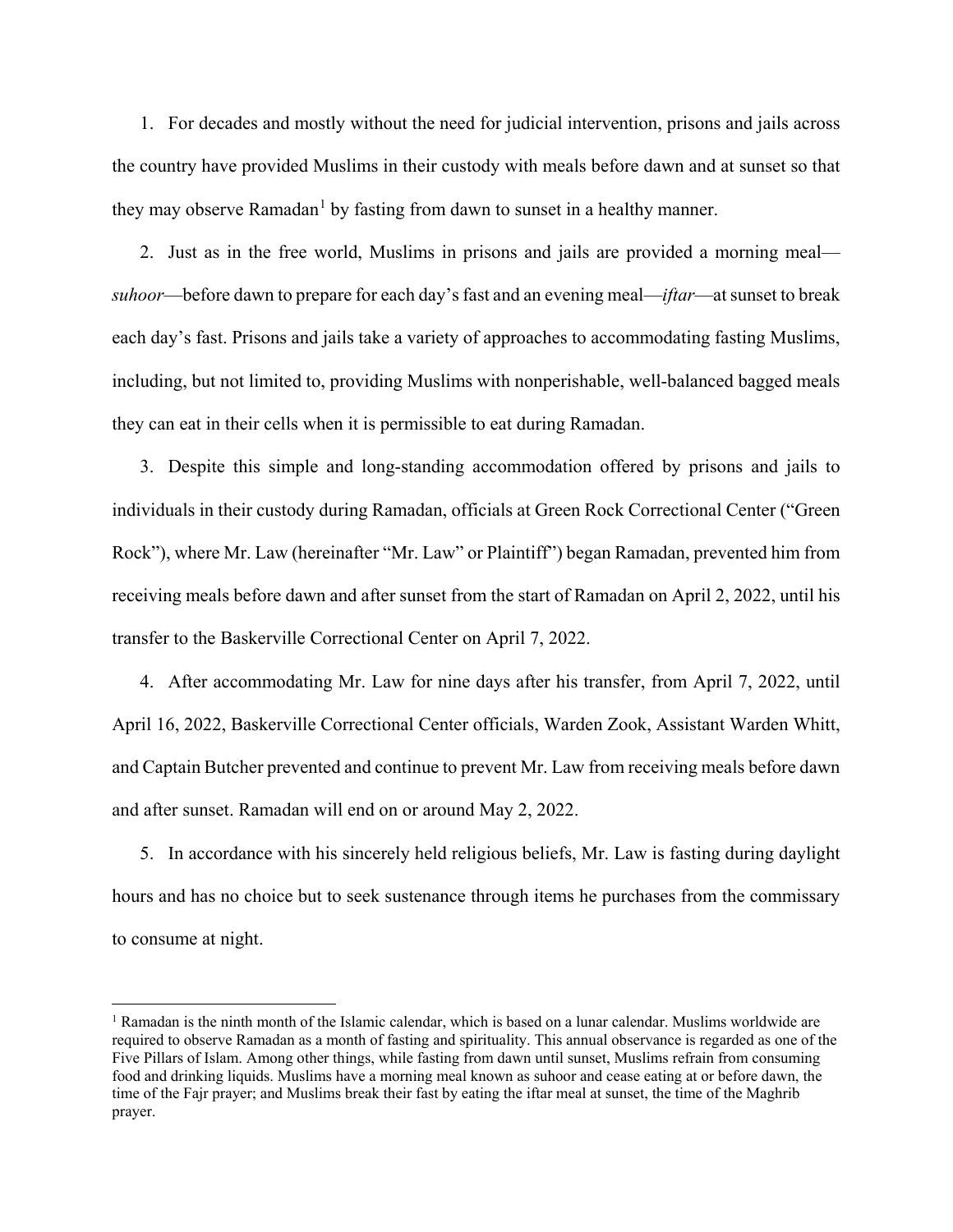6. Mr. Law is subsisting on microwaveable ramen, canned mackerel, and potato chips. He has lost weight and his bowel movements have become irregular.

7. Defendants have provided inconsistent reasons for Mr. Law's removal from the Ramadan List.

8. One guard explained that Mr. Law was stopped from fasting because he was not properly documented as permitted to attend group prayer at Green Rock—an activity he was not permitted to attend due to his vaccination status and a practice entirely distinct from Ramadan fasting.

9. At a different time, however, Captain Butcher, stated that Mr. Law was removed from the accommodations list because he was not taking meals during the accommodated times.

10. At still a different time, Captain Butcher stated that Mr. Law was removed because he was purportedly seen taking a meal tray during daylight hours. Mr. Law has not done so.

11. Defendants have essentially appointed themselves judges of Islamic practices. Captain Butcher explained Mr. Law's removal from being able to participate in the Ramadan accommodations to other Muslim inmates, stating that Mr. Law "is not a real Muslim," so they should not concern themselves with him.

12. The federal Constitution does not allow prison guards to serve as religious police of Muslims' sincerely held beliefs. To do so would be to disregard the very spirit of our nation's founding. Defendants did that and more.

13. Mr. Law wanted to participate in Islamic activities at Green Rock, but was simply ineligible to due to his vaccination status. This constructive ban was erroneously used by officials at Green Rock Correctional Center and is now one among several pretextual reasons given by Baskerville Correctional Center officials to impede Mr. Law from properly fasting during the month of Ramadan.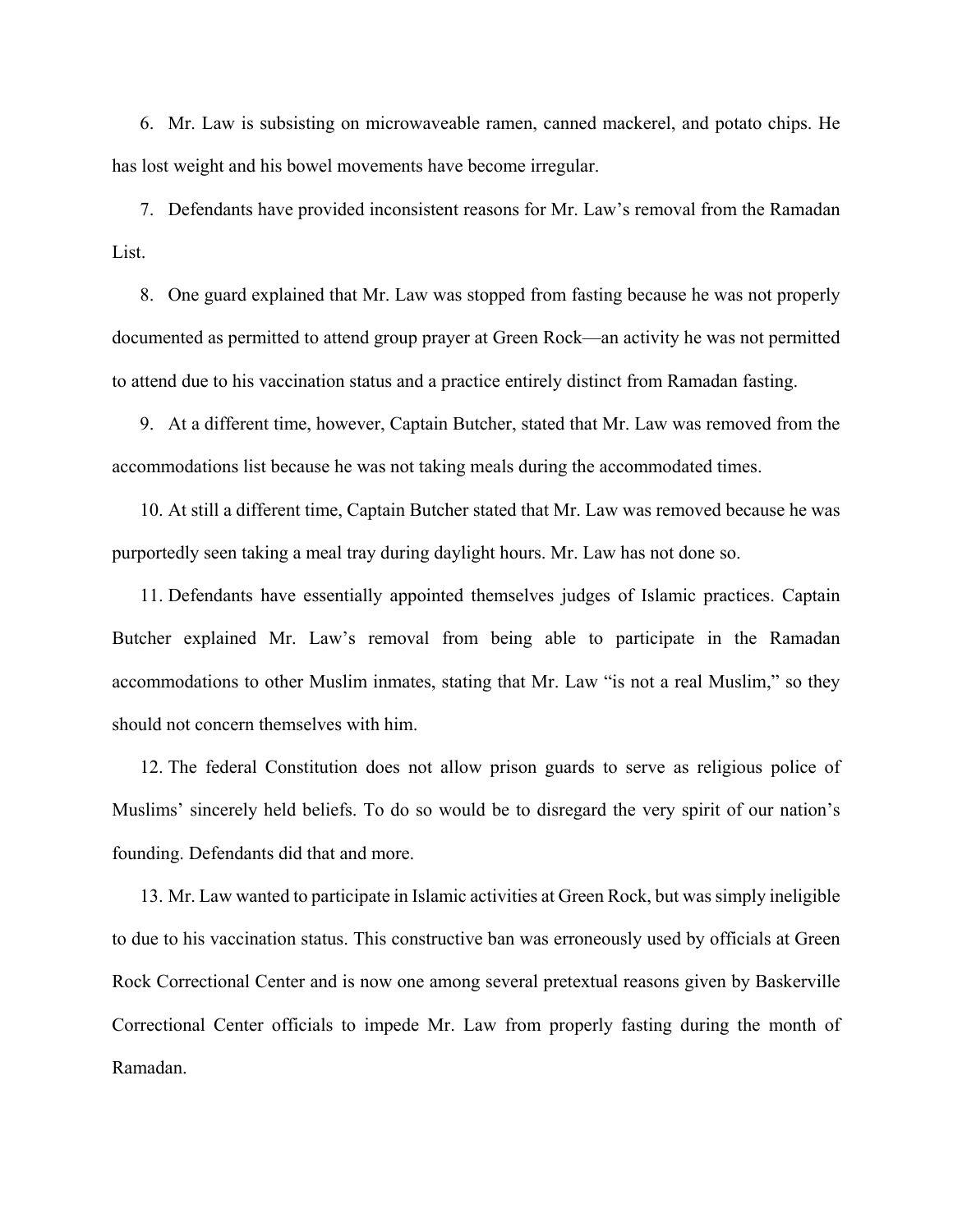14. Mr. Law is a devout Muslim and adheres to Islam's teachings about Ramadan that instruct him and other Muslims to refrain from eating and drinking between dawn and sunset for the entire month. Thus, he should not be forced to choose between practicing his faith and eating wellbalanced meals for days upon days. Defendants have forced just this choice.

#### **JURISDICTION AND VENUE**

15. This Court has jurisdiction over Plaintiff's claims of violations of the First and Fourteenth Amendments to the United States Constitution and the Religious Land Use and Institutionalized Persons Act of 2000 ("RLUIPA"), 42 U.S.C. §§ 2000cc et seq., pursuant to 42 U.S.C. § 1983 and 28 U.S.C. § 1331.

16. Plaintiff's claims for declaratory and injunctive relief are sought under 28 U.S.C. §§ 2201- 2202, Rules 57 and 65 of the Federal Rules of Civil Procedure, and by the general, legal, and equitable powers of this Court.

17. Plaintiff's claims for attorneys' fees and costs are predicated upon 42 U.S.C. §§ 1988 and 2000cc-2(d), which authorize the award of attorneys' fees and costs to prevailing parties, pursuant to 42 U.S.C. § 1983 and RLUIPA.

18. Venue is appropriate in this district pursuant to 28 U.S.C. § 1391 because Defendants work in Baskerville, Virginia, and a substantial part of the events giving rise to the claims occurred and continue to occur there.

#### **PARTIES**

19. Plaintiff Dwayne Law, Jr. is a 34-year-old Muslim man formerly incarcerated at Green Rock Correctional Center ("Green Rock") in Chatham, Virginia, and currently incarcerated at Baskerville Correctional Center ("Baskerville") in Baskerville, Virginia (Inmate No. 1585287).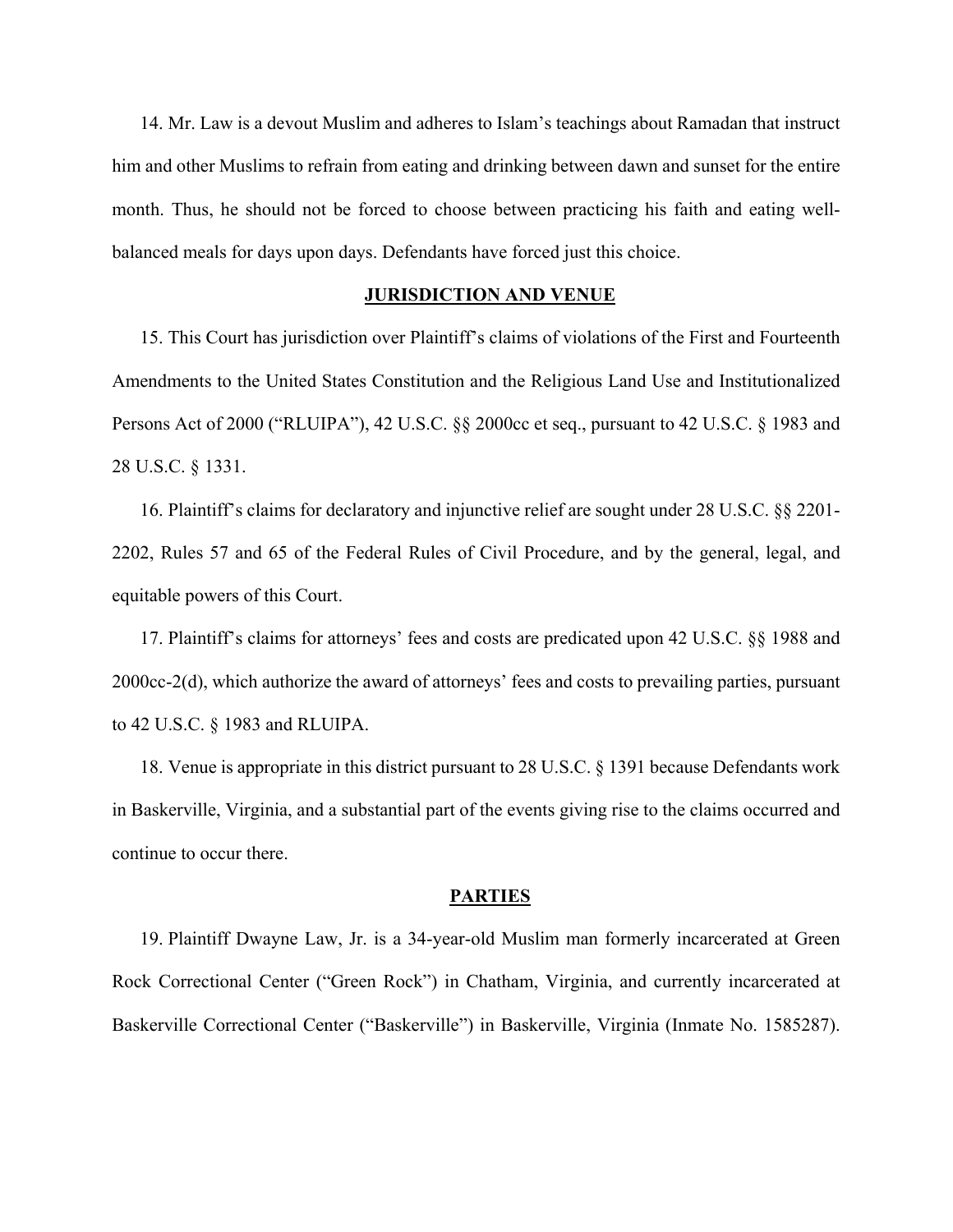He is and was at all relevant times a "person confined to an institution" as the term is defined in 42 U.S.C. § 2000cc *et seq*.

20. Defendant David Zook is the Warden of the Baskerville Correctional Center. As Warden, Defendant Zook's responsibilities encompass all functions associated with Baskerville's operations, including, but not limited to, ensuring compliance with applicable federal and state laws, regulations, standards, and guidelines. As a state employee acting within the contours of his employment, Warden Zook has acted, and continues to act, under color of state law at all times relevant to this action. Baskerville, where Plaintiff is in custody, is and was at all relevant times an "institution" as the term is defined in 42 U.S.C. § 2000cc-1(a) and 42 U.S.C. § 1997.

21. Defendant Robert Whitt is the Assistant Warden of the Baskerville Correctional Center. As Assistant Warden Defendant Whitt's responsibilities encompass all functions associated with Baskerville operations, including, but not limited to, ensuring compliance with applicable federal and state laws, regulations, standards, and guidelines. As a state employee acting within the contours of his employment, Assistant Warden Whitt has acted, and continues to act, under color of state law at all times relevant to this action.

22. Defendant L. Butcher is a correctional officer at the Baskerville Correctional Center. As a correctional officer, Captain Butcher's responsibilities include supervising inmates and complying with applicable federal and state laws, regulations, standards, and guidelines. As a state employee acting within the contours of his employment, Captain Butcher has acted, and continues to act, under color of state law at all times relevant to this action.

#### **FACTUAL ALLEGATIONS**

## **Mistreatment at Green Rock Correctional Center**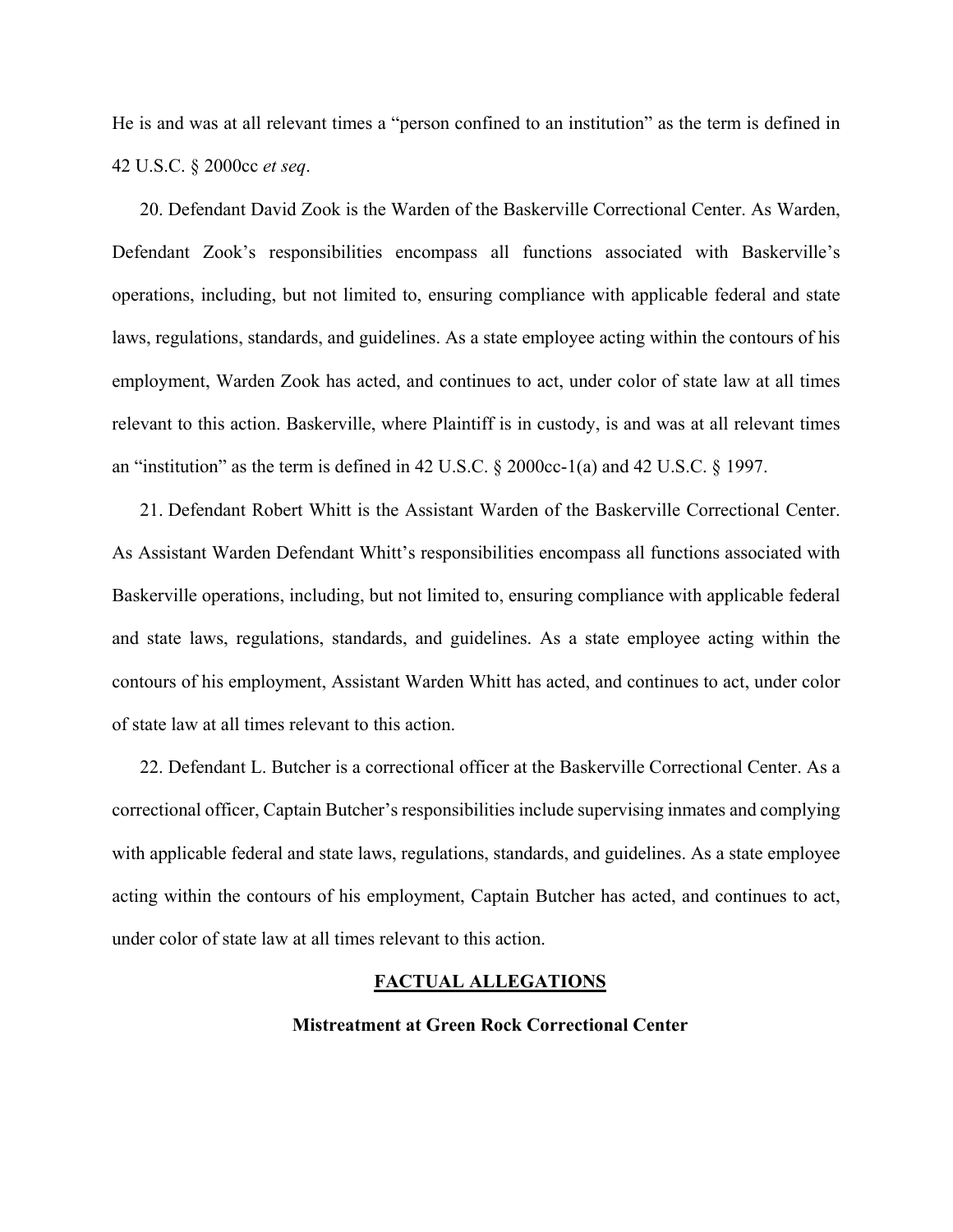23. Mr. Law has been an observant Muslim since 2016. As such, during the initial intake process at Green Rock in May 2021, Mr. Law identified himself as Sunni Muslim.

24. Since Mr. Law has been in the custody of the Virginia Department of Corrections, he has been transferred multiple times, including most recently from Green Rock to Baskerville on April 7, 2022.

25. Prior to being transferred to Green Rock, Mr. Law fasted for Ramadan at other Virginia Department of Corrections facilities without issue.

26. Prior to Ramadan's start on April 2, 2022, Mr. Law was detained at Green Rock, which required all practicing Muslims to formally request to be added Green Rock's Ramadan fasting list before March 1, 2022. In advance of the deadline, Mr. Law made a timely request to be added to the Ramadan fasting list.

27. Officials at Green Rock denied Mr. Law's request based on their purported inability to locate Mr. Law's "Request to Attend Religious Activities" form. Mr. Law was allegedly supposed to have submitted this form almost a year earlier, which he did not do because of his vaccination status. Since Mr. Law was unvaccinated, he was not permitted to attend religious services thus obviating the need for him to complete this form.

28. Mr. Law was not aware nor instructed that not futilely submitting this general form in 2021 would preclude him from being added to the Ramadan fasting list almost a year later. At the time this form was required, he was instructed that he would be unable to participate in religious services if he was not vaccinated against COVID-19. At no time was he instructed that fasting for Ramadan a year later was considered a religious activity requiring him to fill out the form. Nor would that have been a reasonable deduction by anyone, because the religious activities requiring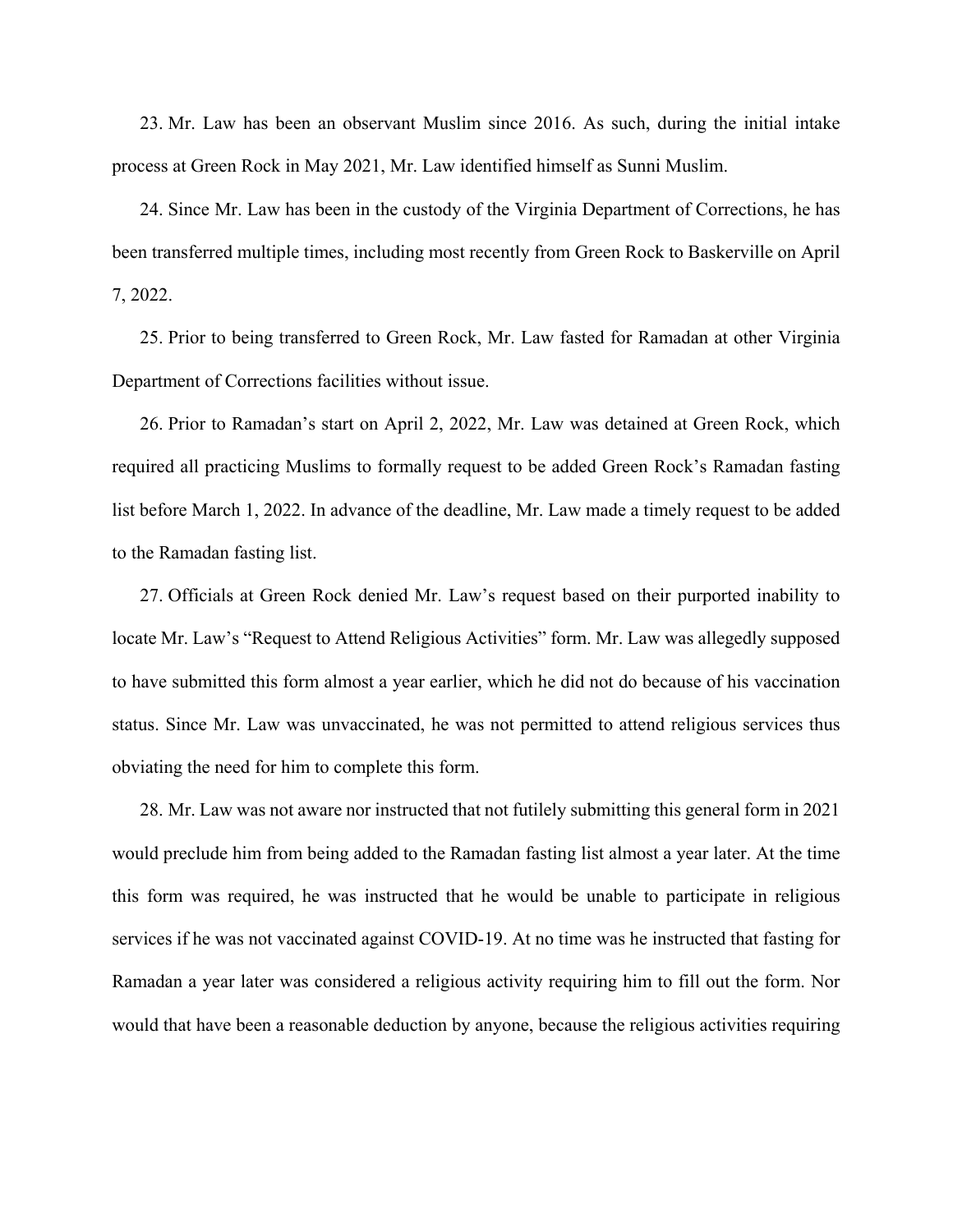vaccination involved congregating for prayers and sermons, whereas fasting is a purely individual activity.

29. As dictated by his sincerely held religious beliefs, Mr. Law began his fast with all other Muslims worldwide on April 2, 2022. Green Rock refused to accommodate him despite the fact he was registered as Muslim with the Virginia Department of Corrections. Thus, Mr. Law abstained from food and drink during the day and sought sustenance from what he could buy from the commissary at night.

30. After unsuccessful or ignored informal and formal grievances, Mr. Law continued to fast without accommodation until his transfer to Baskerville on April 7, 2022.

#### **Further Denial of Accommodations and Retaliatory Intimidation at Baskerville**

31. Upon his transfer to Baskerville, Mr. Law informed a guard that he wished to continue his fast and requested permission to take his meals before dawn and after sunset. The guard added him to the Ramadan list and allowed him to sign up for Jumu'ah services on Fridays.

32. For the first nine days of his time at Baskerville, Mr. Law was accommodated. He was permitted to eat with other fasting inmates before dawn and after sunset.

33. On April 17, 2022, Mr. Law was informed that Baskerville received notice from Green Rock that he was not permitted to fast because they did not have a "Request to Attend Religious Activities" form on file at that facility. Although Mr. Law explained the situation, he was told that, nevertheless, he would no longer be permitted to eat on the Ramadan schedule.

34. Mr. Law attempted to continue attending *iftar* on April 18, 2022, but was stopped by Captain Butcher who told Mr. Law he was no longer permitted because he had allegedly missed meals—a different reason than that given by the guard the day before.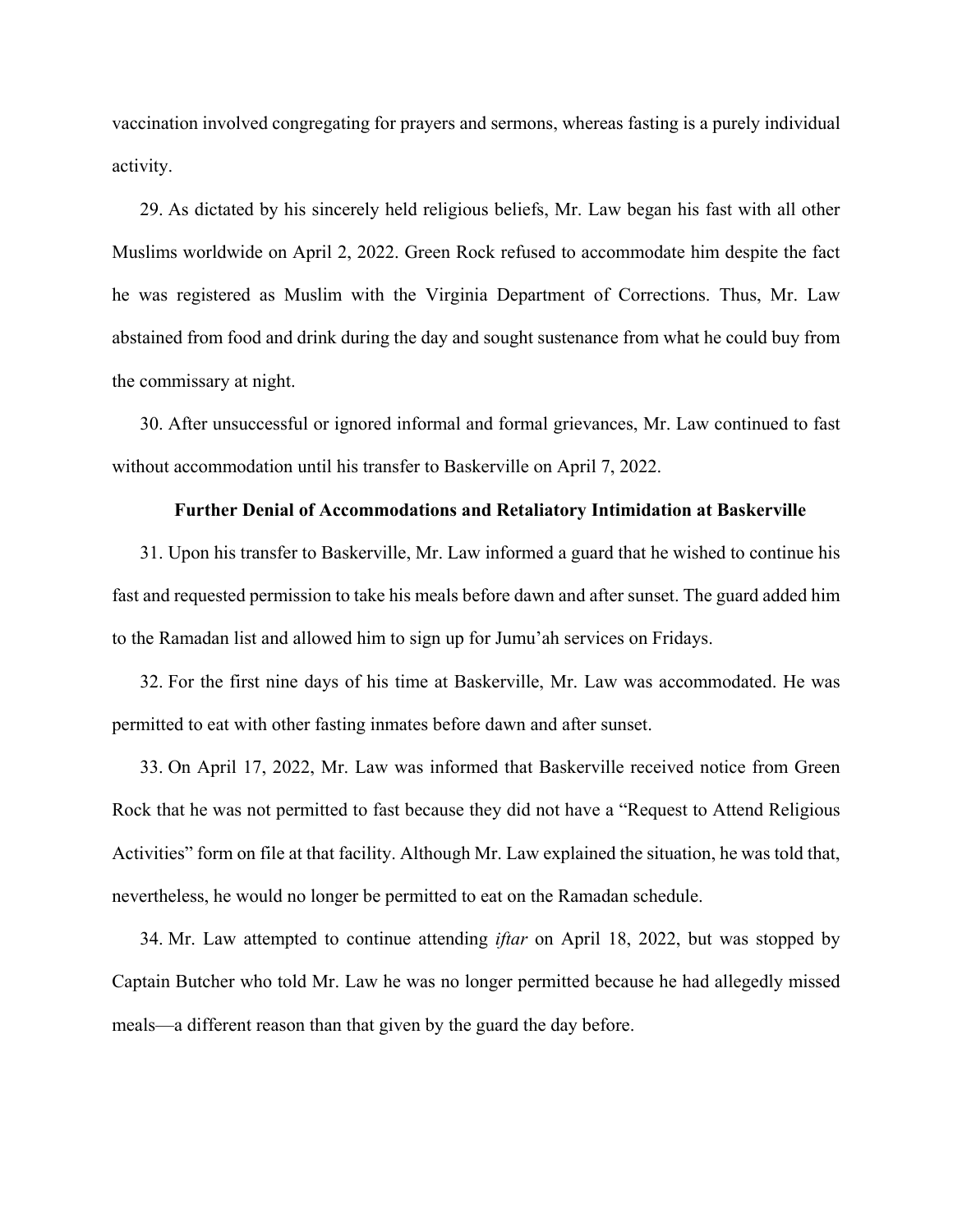35. On a different occasion, Captain Butcher stated that Mr. Law was removed from the Ramadan list because he was seen taking meal trays during the day. Mr. Law did not take any trays during the day.

36. When other Muslim inmates attempted to advocate for Mr. Law, Captain Butcher deterred them by telling them to stop because Mr. Law "is not a real Muslim."

37. Due to this unlawful refusal to provide him his meals at the same time as other fasting Muslims, Mr. Law had no choice but to return to obtaining whatever sustenance he could from the commissary at night while he fasted during the day.

38. Mr. Law was further told by Baskerville staff that the grievances he had previously filed at Green Rock seeking proper accommodations for Ramadan are irrelevant to the situation he now faces at Baskerville. Accordingly, he was instructed to begin the process again.

39. Expedited emergency grievances are available for "conditions that may subject the offender to an immediate risk of . . . irreparable harm." Virginia Dep't of Corrections, *Offender Grievance Procedure*, Operating Procedure 866.1, 13 (Feb. 1, 2021).

40. Understanding that Ramadan's end is fast approaching on May 2, 2022, and out of concern for his health on account of not being able to receive adequate nutrition, Mr. Law asked that his grievance be processed urgently according to emergency grievance procedures. Captain Butcher refused to process it as such, claiming that this situation did not qualify.

41. Mr. Law again began the regular grievance process only to be taken to see Assistant Warden Whitt on April 20, 2022. During this meeting, Assistant Warden Whitt sought to intimidate Mr. Law by telling him to stop making a fuss over Ramadan and that he would not be accommodated this year no matter what he did.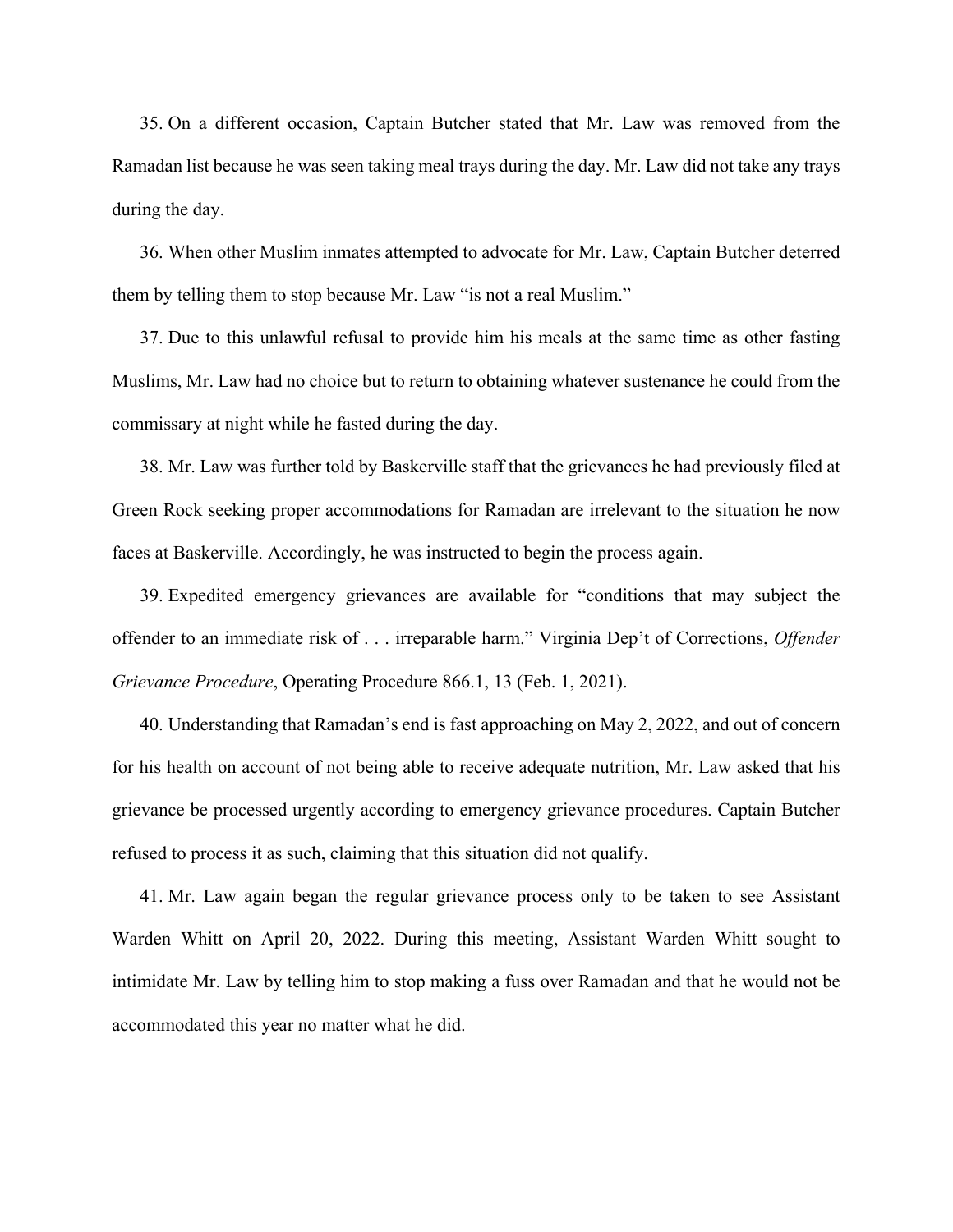42. When Mr. Law explained that he was being forced to choose between his religious beliefs and eating properly, Assistant Warden Whitt replied that he was not being so forced because Mr. Law could go down during the day to eat with all the non-fasting inmates. Despite Mr. Law's statements that he was unable to eat during the day and knowing that Mr. Law could not bring food back to his cell to eat at night, Whitt continued to deny his request.

## **Baskerville Can Easily Accommodate Mr. Law's Fast**

43. The meals provided to inmates fasting for Ramadan are not significantly different than the meals provided to non-fasting inmates during the day. Ramadan meals are bagged and contain dates.

44. Baskerville could easily alter the timing of Mr. Law's meals to accommodate his fast and indeed did for the first nine days after his transfer from Green Rock and continues to do so for other fasting Muslim inmates.

## **Mr. Law Has Exhausted All Available Administrative Remedies**

45. Virginia Department of Corrections regular grievance policy requires inmates to first submit a verbal complaint, and then a written complaint, before the "Regular Grievance Process" may begin. *See id.* at 5-6.

46. Staff have fifteen days to respond to a written complaint. *Id.* at 5.

47. After either receiving a response or fifteen days from filing a written complaint, an inmate may submit a regular grievance. Staff have thirty days from accepting the grievance to respond. *Id.* at 10.

48. Assistant Warden Whitt gave the thirty-day window as a reason Mr. Law should not pursue the grievance process.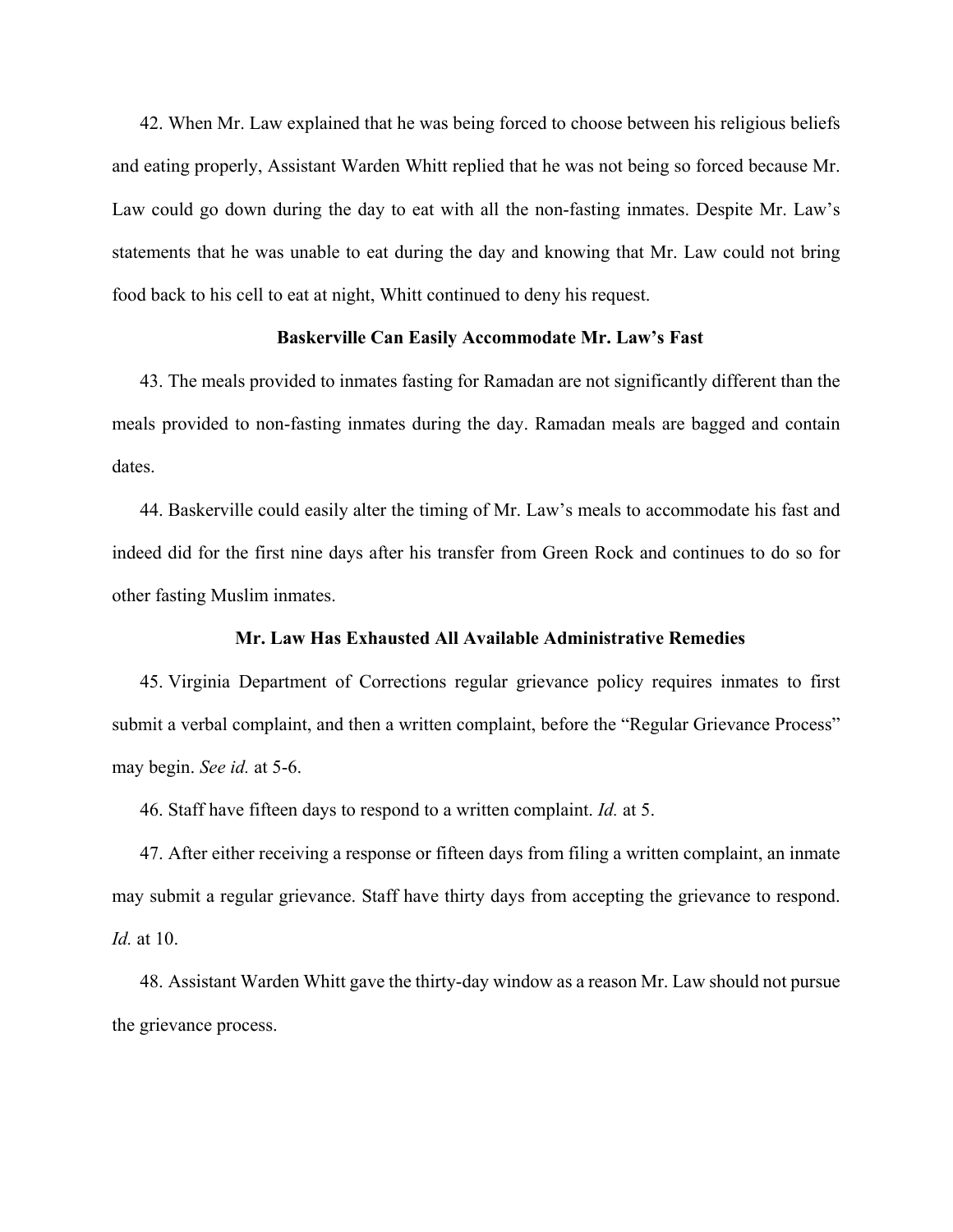49. The process from the initial complaint to response may take up to 180 days if continuances are authorized. *Id.*

50. If an inmate appeals a grievance decision, staff have twenty days to respond to that appeal, with a possible thirty-day continuance. *Id* at 12.

51. Exhaustion of this process can take up to 230 days. A grievance process based on the denial of Ramadan accommodations started on April 1, 2022, may not be finished until November 17, 2022. If only working days are counted, the process may stretch until March 4, 2023, roughly two weeks before *next* Ramadan is projected to begin.

52. Mr. Law made a verbal complaint and attempted to file an emergency grievance on April 18, 2022, but was told by Captain Butcher that he could not do so.

53. Plaintiff submitted a grievance on April 19, 2022. He was denied a remedy on the same day.

54. Mr. Law was called into Assistant Warden Whitt's office on April 20, 2022, and informed that the facility would not accommodate his fast this year and instructed the Plaintiff to stop submitting complaints or grievances.

#### **CLAIMS FOR RELIEF**

## **FIRST CAUSE OF ACTION (Violation of the Religious Land Use and Institutionalized Persons Act of 2000, 42 U.S.C. § 2000cc(a)** *et seq.***)**

55. Plaintiff hereby realleges and incorporates by reference the foregoing paragraphs of this Complaint as if fully set forth herein.

56. Defendants have refused to provide Mr. Law with food during his non-fasting hours despite Mr. Law having properly made a timely request to be included on the Ramadan meal accommodation list.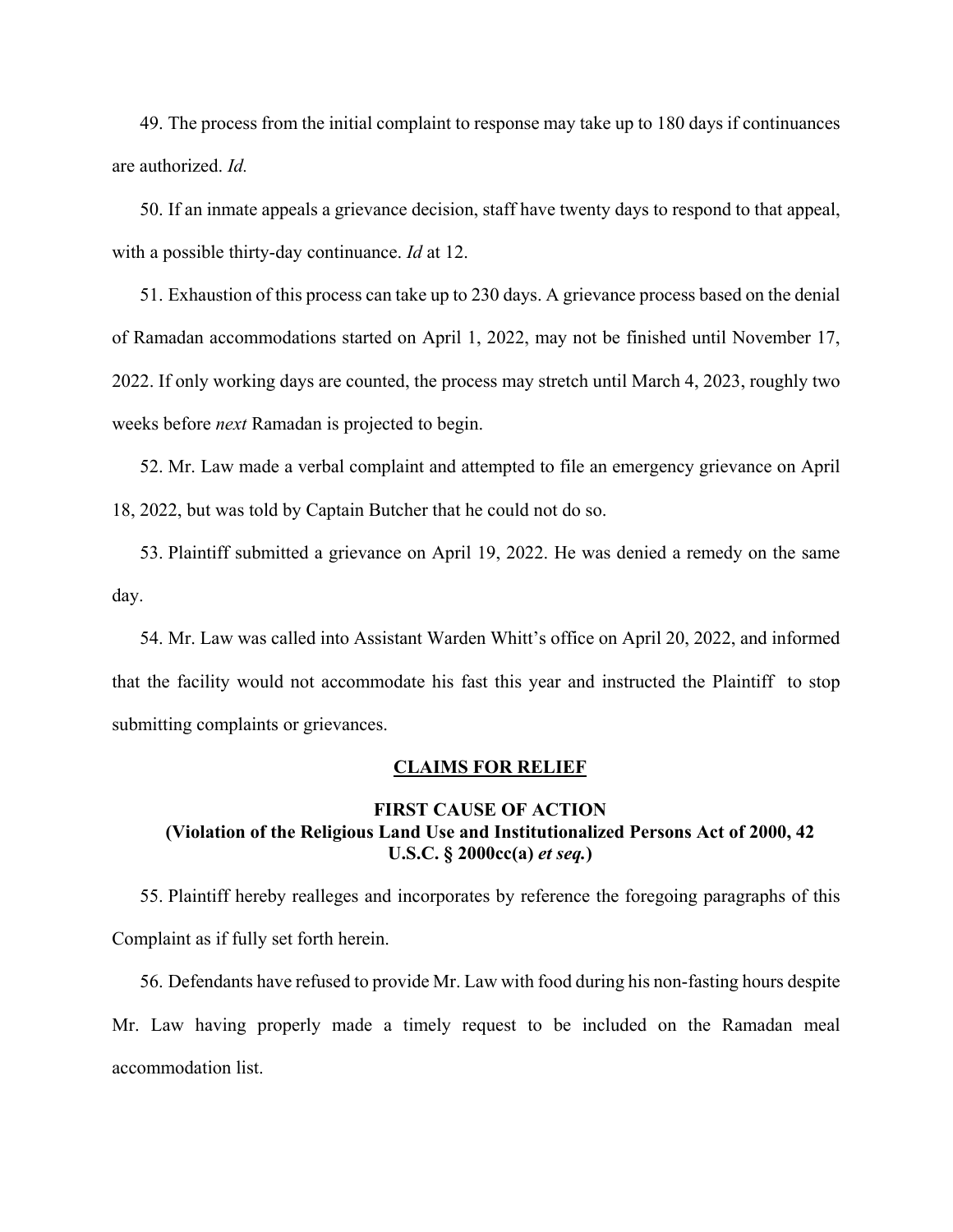57. Defendants have imposed unlawful scrutiny on Mr. Law, testing his adherence to other religious practices as an improper condition of eligibility for Ramadan-timed meals.

58. Defendants' above-mentioned unlawful actions caused and continue to cause Mr. Law harm because they are forcing him to choose, daily during Ramadan, between violating his core religious belief that he must fast during the month of Ramadan and foregoing his right to receive meals.

59. Defendants have imposed a substantial burden on Plaintiff's exercise of Islam as secured by the Religious Land Use and Institutionalized Persons Act of 2000, 42 U.S.C. § 2000cc(a) *et seq*.

60. Defendants' imposition of such a burden is not in furtherance of a compelling government interest and is not the least restrictive means of furthering any governmental interest, compelling or otherwise.

61. Plaintiff is entitled to a declaration that Defendants' described conduct causes a substantial burden to the free exercise of Plaintiff's religion, is not justified by a compelling government interest, and is in violation of RLUIPA.

62. Plaintiff is entitled to issuance of an injunction granting the relief described in the Request for Relief below.

63. Defendants' unlawful actions caused Plaintiff harm, and Plaintiff is entitled to injunctive and declaratory relief, in addition to all such other relief this Court deems just and proper including costs and attorneys' fees in this action.

WHEREFORE, Plaintiff requests this Honorable Court grant declaratory relief and injunctive relief instructing Defendants to provide Plaintiff meals before sunset and after sunrise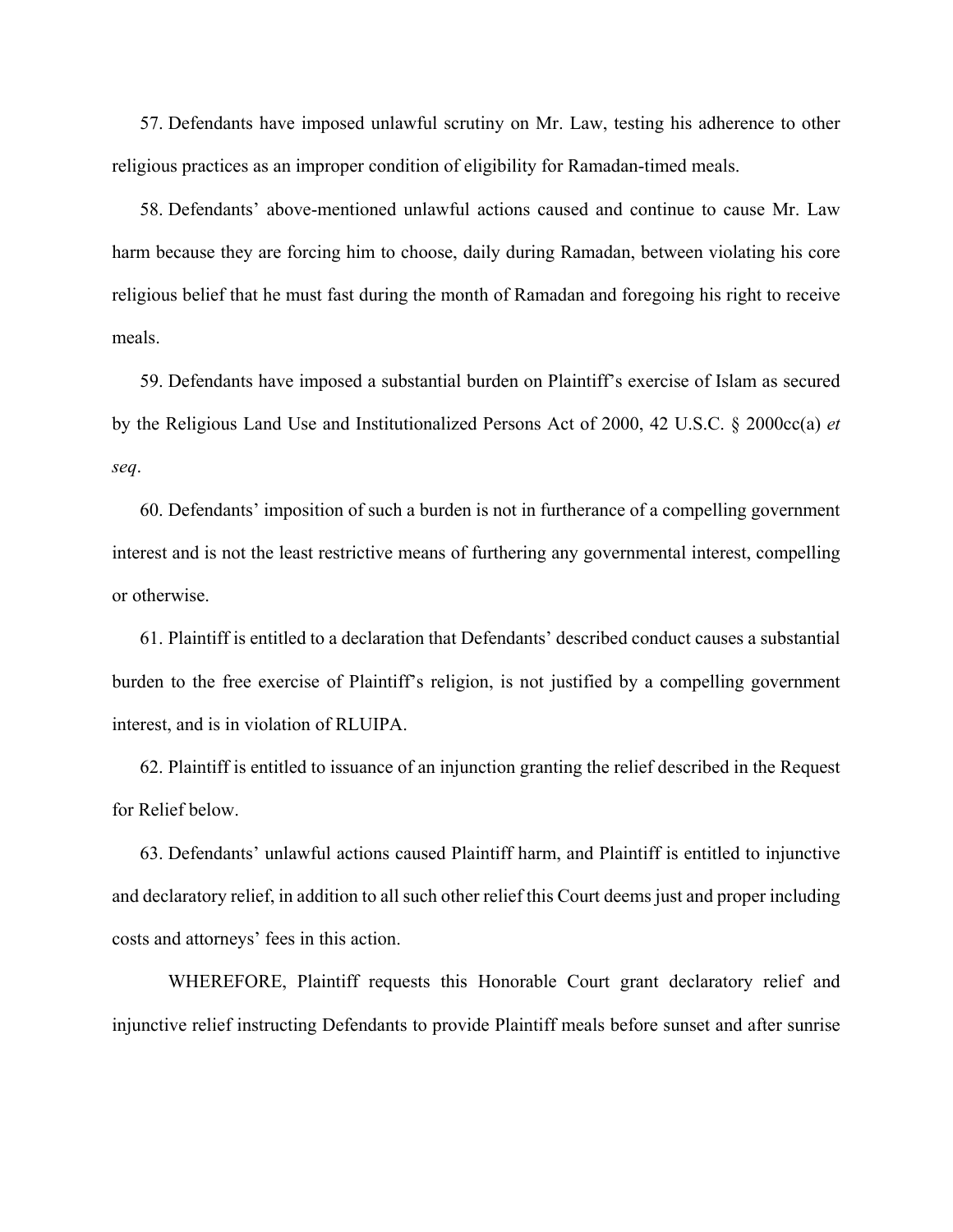during Ramadan. Plaintiff further requests any other relief this Court deems just and proper including costs and attorneys' fees incurred in this action.

## **SECOND CAUSE OF ACTION (Violation of First Amendment Free Exercise of Religion)**

64. Plaintiff hereby realleges and incorporates by reference the foregoing paragraphs of this Complaint as if fully set forth herein.

65. Defendants' above-mentioned unlawful actions caused and continue to cause Mr. Law harm because they force him to choose on a daily basis between adhering to his sincerely held religious belief that he must fast during the month of Ramadan, and receiving meals from the facility charged with his care.

66. Defendants have arbitrarily and unjustly required Mr. Law to have submitted a futile form almost a year before Ramadan 2022 at a different facility in order to be eligible for an accommodated meal schedule in accordance with Mr. Law's sincerely held religious beliefs.

67. The restrictions imposed on Mr. Law have imposed a substantial burden on his exercise of Islam as secured by the First Amendment of the federal Constitution.

68. Imposition of such a burden is not in furtherance of a compelling government interest and is not the least restrictive means of furthering any governmental interest, compelling or otherwise.

69. Plaintiff is entitled to a declaration that Defendants' above-described conduct causes a substantial burden to the free exercise of Plaintiff's religion, is not justified by a compelling government interest, and is in violation of Plaintiff's First Amendment rights to his free exercise of religion.

70. Plaintiff is entitled to issuance of an injunction granting the relief described in the Request for Relief below.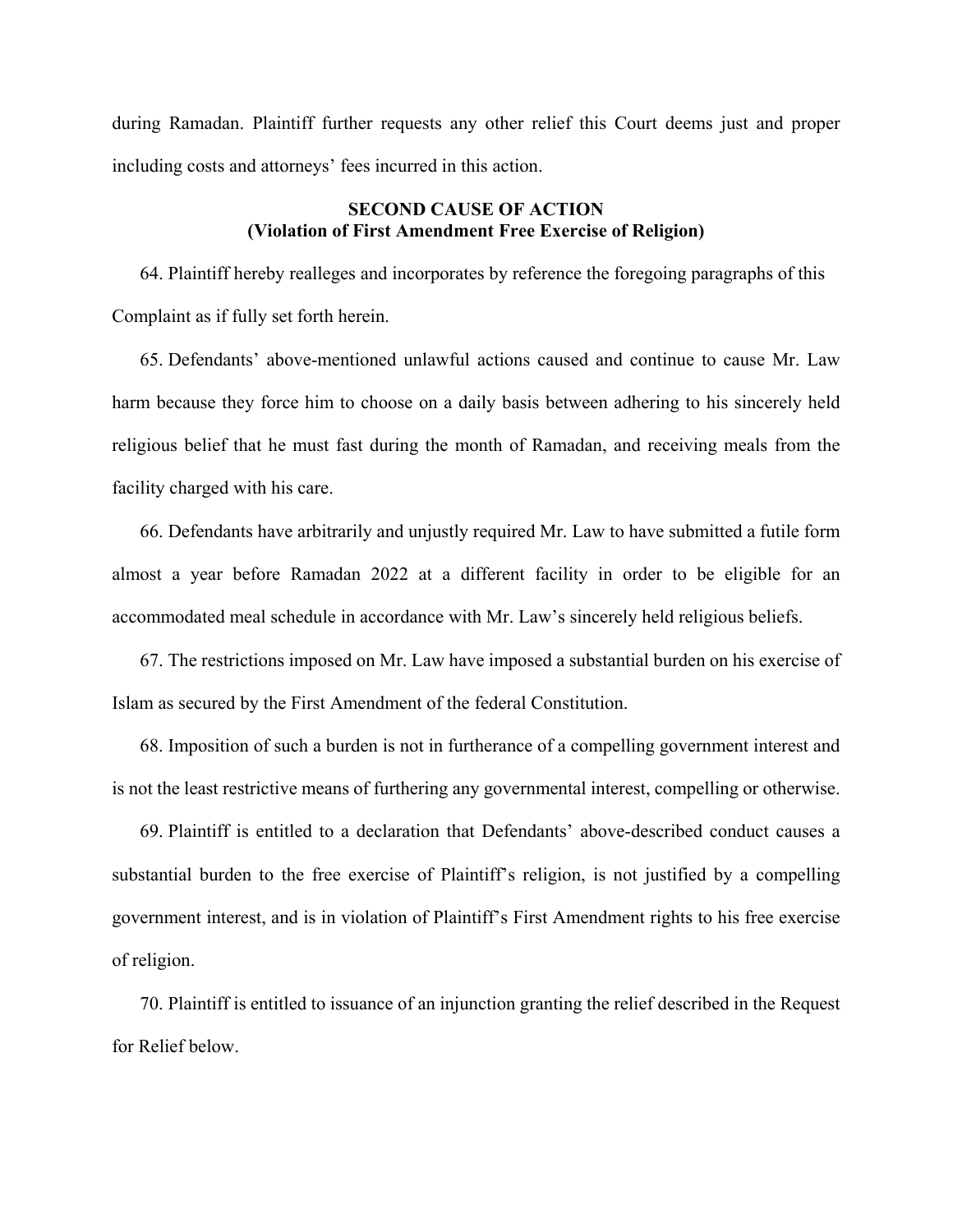71. Defendants' unlawful actions caused Plaintiff harm and Plaintiff is entitled to injunctive and declaratory relief and all such other relief this Court deems just and proper including costs and attorneys' fees in this action.

WHEREFORE, Plaintiff requests this Honorable Court grant declaratory relief and injunctive relief instructing Defendants to provide Plaintiff meals after sunset and before dawn during Ramadan. Plaintiff further requests any other relief this Court deems just and proper including costs and attorneys' fees incurred in this action.

### **REQUEST FOR RELIEF**

WHEREFORE, Plaintiff requests that this Honorable Court enter judgment in his favor and against Defendants on each and every count in this Complaint, and enter an Order awarding the following relief:

- 1. A declaratory judgment that:
	- a. Defendants' Ramadan policies, practices, and customs, as applied to Mr. Law, violate the First and Fourteenth Amendments to the Constitution of the United States, the Religious Land Use and Institutionalized Persons Act of 2000 ("RLUIPA"), and 42 U.S.C. § 1983;
	- b. Defendants' denial of Mr. Law's requests to have his Ramadan fast accommodated is a substantial burden on the free exercise of his religion and is not justified by a compelling government interest; and
	- c. Defendants' use of a request to attend group services as a proxy for participation in the Ramadan fast is an impermissible religious sincerity test;
- 2. An injunction that: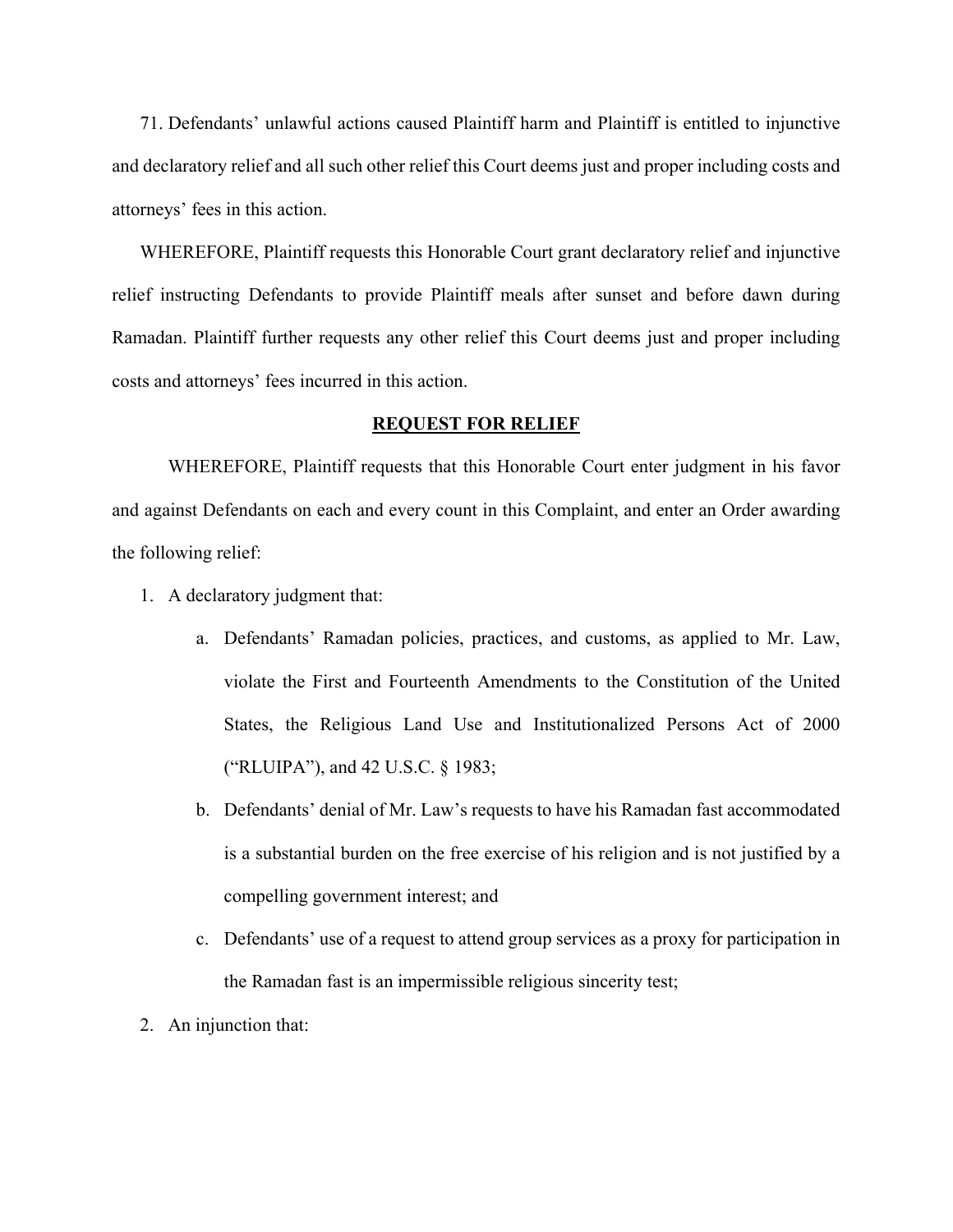- a. Enjoins Defendants from using attendance at group services as a prerequisite for participating in the Ramadan fast;
- b. Enjoins Defendants from denying accommodation of Mr. Law's sincerely held belief that he should fast during the month of Ramadan, irrespective of his other religious activities;
- 3. An award of attorneys' fees, costs, and expenses of all litigation, pursuant to 42 U.S.C. § 1988; and,
- 4. Such other and further relief as the Court may deem just and proper.

Dated: April 25, 2022 Respectfully submitted,

By: /s/ Eden Heilman Eden Heilman (Va. Bar No. 93554) American Civil Liberties Union (ACLU) Foundation of Virginia 701 E. Franklin St., Suite 1412 Richmond, VA 23219 Tel: (804) 644-8022 Fax: (804) 649-2733 eheilman@acluva.org

Christopher Godshall-Bennett (DC 1780920)\* Reem Subei (OH 0092650)\* Muslim Advocates P.O. Box 34440 Washington, D.C. 20043 Tel: (202) 873-1550 Fax: (202) 508-1007 christopher@muslimadvocates.org reem@muslimadvocates.org

\*Application pro hac vice forthcoming